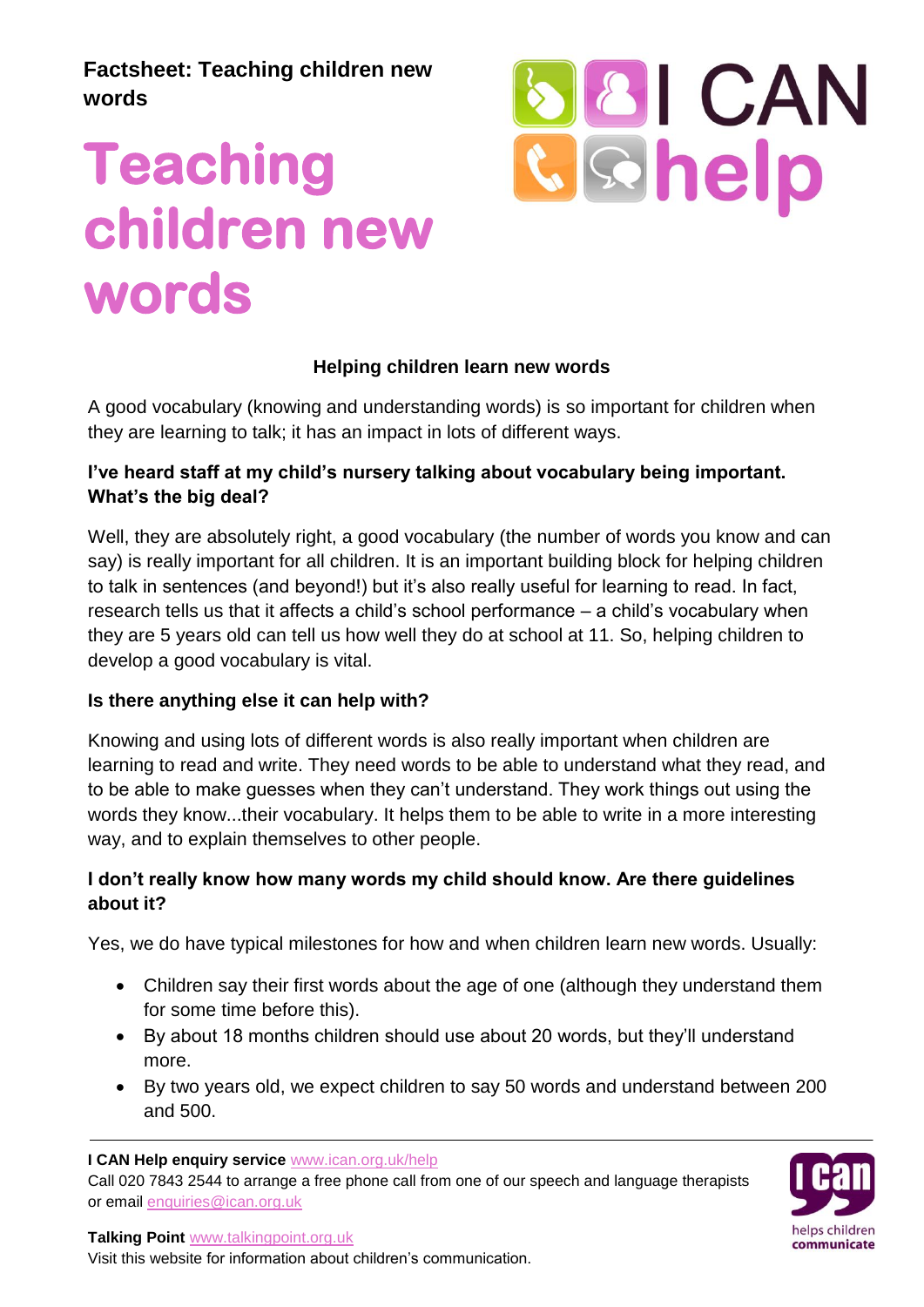- By three years old they'll be able to use about 300 words.
- By the time a child reaches five years old they'll know and use as many as 2,500 words.

So, you can see that their vocabulary develops rapidly and we expect them to understand lots more words than they say (but this does change as they get older).

#### **Is there anything I can do to help my child to learn new words?**

Learning new words is tricky. There are lots of things children have to be able to do to understand and say a new word and get it right. They have to remember the sounds they hear and the order they come in, they have to find a meaning for the word and then they have to work out where it might go in a sentence.

There are lots of different things you can do to help your child's vocabulary development. Here's just a few:

- Having a child's attention is important for word learning. Saying an object's name while helping your child to look at it helps them to learn and remember names for objects that they haven't seen before.
- We know that having words and objects together is really helpful for early language development, from around six to 18 months. So, it helps your child to see the object you are talking about, as well as hearing its name. This helps them to make the connection and gives you the chance to explain what new words mean.
- Encourage your child to use new words by giving them choices. So, rather than saying "would you like a snack?" ask them "do you want raisins or cucumber?"
- Repetition is really important. Children need to hear a new word lots of times before they learn it properly, so keep saying the word you want them to learn!
- Talk about how words are linked together and how they link to words they already know. They might be similar in what they mean (tall, high, long), or be words in the same group (cat, dog, hamster). Talking about these things helps children learn words well.
- There are different types of words and children need to learn them all. So, they need a good vocabulary of doing words (like walking, swimming, driving), describing words (like big, heavy, red), and words that can be used to name things.

# **Are there any fun activities I can do to help my child learn new words? I've run out of ideas!**

Helping your child learn new words can be part of everyday activities; there's no need to have a special time to teach words. Things like shopping (finding things in different categories like fruit or things in tins can be fun), doing the housework or washing (sorting clothes into groups, for example dad's clothes or things for your legs, or talking about how things feel as you wash them) or getting ready in the morning (naming clothes, and talking

**I CAN Help enquiry service** www.ican.org.uk/help

Call 020 7843 2544 to arrange a free phone call from one of our speech and language therapists or email enquiries@ican.org.uk



**Talking Point** www.talkingpoint.org.uk

Visit this website for information about children's communication.